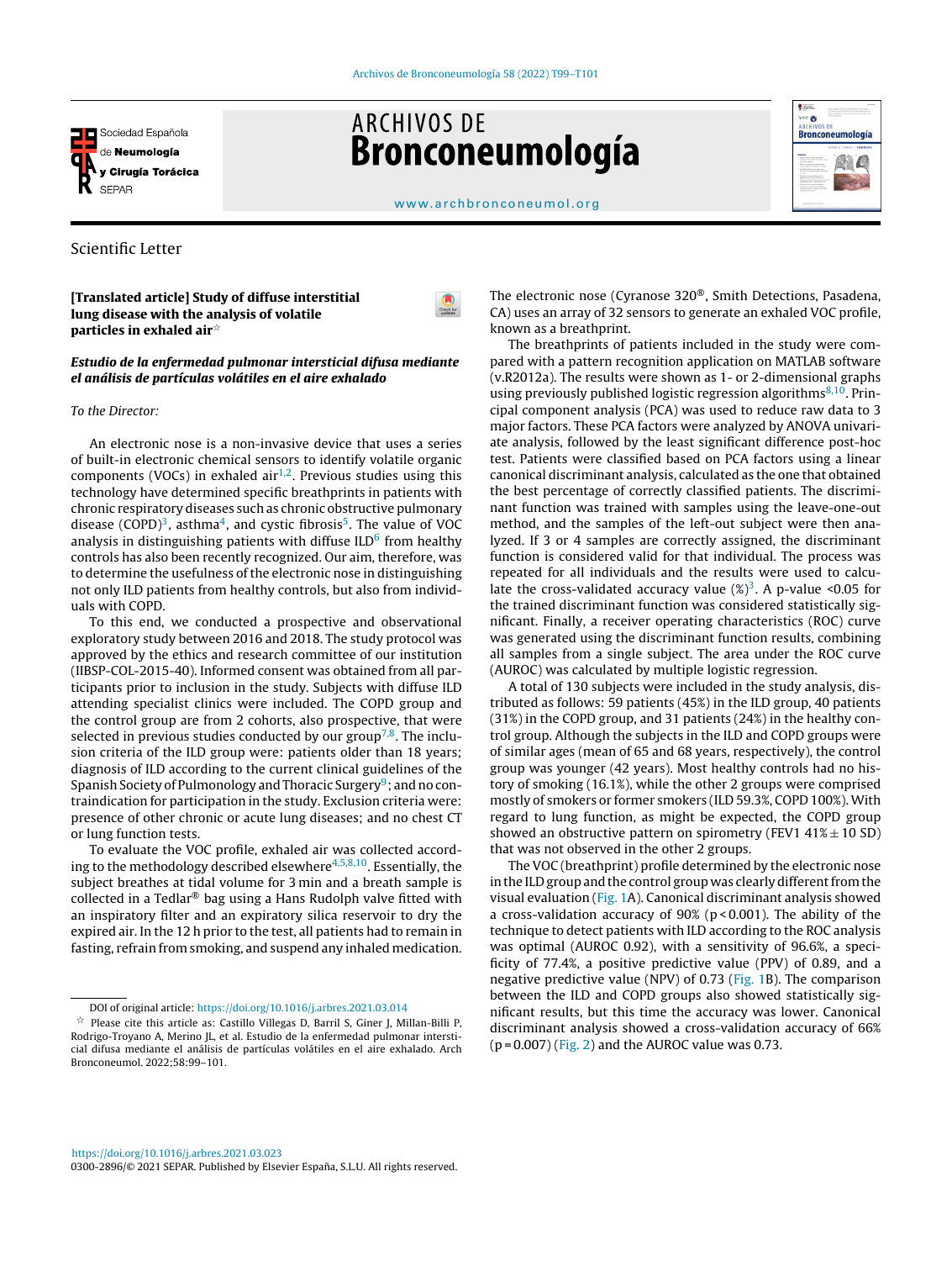<span id="page-1-0"></span>

Fig. 1. VOC (breathprint) profile in the ILD and control groups. (A) Principal component analysis showing differences in breathprint between patients with ILD and healthy subjects (90% cross-validation accuracy [p < 0.001]).(B) AUROC curve for the discrimination of ILD subjects according to their breathprint.



Fig. 2. VOC profile in the ILD and COPD groups A. Principal component analysis showing differences in breathprints between patients with ILD and with COPD (66%  $cross-validation, p = 0.007$ ).

Our findings show that the electronic nose could be a useful tool for discriminating between ILD patients and healthy subjects. Only 2 similar studies have been published in the medical literature. The first, by Krauss et al., analyzed various ILDs, including idiopathic pulmonary fibrosis or cryptogenic organizing pneumonia, and compared them with healthy controls<sup>11</sup>. More recently, Moor et al. compared a larger cohort of subjects with ILD (322) versus healthy controls, obtaining an AUROC of  $1<sup>6</sup>$ . It is important to mention that this study also included a validation cohort, for which the same value was obtained. These results are almost identical to those obtained in our study (AUROC 0.92). An innovative aspect of our research is that it also shows, albeit with less discriminative capacity (66% cross-validation accuracy, AUROC 0.73), that the electronic nose can also distinguish between subjects with ILD and COPD.

The greatest value of this study is that it is the first to prospectively include emerging, i.e. treatment-naïve, cases of ILD (new diagnosis). In contrast, the main limitations are its single-center design and relatively small cohort. Multicenter studies are clearly needed to validate these results. Another possible limitation is the fact that the group of healthy controls is younger than the study group. However, previous studies indicate that neither age, sex, nor smoking have a significant influence on breathprints $12-14$ .

In conclusion, the electronic nose is a non-invasive device that could potentially detect subjects with ILD in the general population and therefore improve the screening process for the disease.

## Funding

This research was supported by the Spanish Society of Pulmonology and Thoracic Surgery through the EPID Futuro 2015 grant.

### Authorship

D.C., S.B., and O.S. designed the study. D.C., S.B. and P.M-B were responsible for patient inclusion, J.G. for electronic nose determination, and J.L.M. for volatile particle analysis. All authors participated in the data analysis and writing of the manuscript.

#### Acknowledgements

We thank our patients for their altruistic participation in this study.

#### References

- 1. [TurnerAP,](http://refhub.elsevier.com/S0300-2896(21)00400-2/sbref0005) [Magan](http://refhub.elsevier.com/S0300-2896(21)00400-2/sbref0005) [N.](http://refhub.elsevier.com/S0300-2896(21)00400-2/sbref0005) [Electronic](http://refhub.elsevier.com/S0300-2896(21)00400-2/sbref0005) [noses](http://refhub.elsevier.com/S0300-2896(21)00400-2/sbref0005) [and](http://refhub.elsevier.com/S0300-2896(21)00400-2/sbref0005) [disease](http://refhub.elsevier.com/S0300-2896(21)00400-2/sbref0005) [diagnostics.](http://refhub.elsevier.com/S0300-2896(21)00400-2/sbref0005) [Nat](http://refhub.elsevier.com/S0300-2896(21)00400-2/sbref0005) [Rev](http://refhub.elsevier.com/S0300-2896(21)00400-2/sbref0005) [Microbiol.](http://refhub.elsevier.com/S0300-2896(21)00400-2/sbref0005) [2004;2:161–6.](http://refhub.elsevier.com/S0300-2896(21)00400-2/sbref0005)
- 2. [Scarlata](http://refhub.elsevier.com/S0300-2896(21)00400-2/sbref0010) [S,](http://refhub.elsevier.com/S0300-2896(21)00400-2/sbref0010) [Pennazza](http://refhub.elsevier.com/S0300-2896(21)00400-2/sbref0010) [G,](http://refhub.elsevier.com/S0300-2896(21)00400-2/sbref0010) [Santonico](http://refhub.elsevier.com/S0300-2896(21)00400-2/sbref0010) [M,](http://refhub.elsevier.com/S0300-2896(21)00400-2/sbref0010) [Pedone](http://refhub.elsevier.com/S0300-2896(21)00400-2/sbref0010) [C,](http://refhub.elsevier.com/S0300-2896(21)00400-2/sbref0010) [Antonelli](http://refhub.elsevier.com/S0300-2896(21)00400-2/sbref0010) [Incalzi](http://refhub.elsevier.com/S0300-2896(21)00400-2/sbref0010) [R.](http://refhub.elsevier.com/S0300-2896(21)00400-2/sbref0010) [Exhaled](http://refhub.elsevier.com/S0300-2896(21)00400-2/sbref0010) [breath](http://refhub.elsevier.com/S0300-2896(21)00400-2/sbref0010) [analysis](http://refhub.elsevier.com/S0300-2896(21)00400-2/sbref0010) [by](http://refhub.elsevier.com/S0300-2896(21)00400-2/sbref0010) [electronic](http://refhub.elsevier.com/S0300-2896(21)00400-2/sbref0010) [nose](http://refhub.elsevier.com/S0300-2896(21)00400-2/sbref0010) [in](http://refhub.elsevier.com/S0300-2896(21)00400-2/sbref0010) [respiratory](http://refhub.elsevier.com/S0300-2896(21)00400-2/sbref0010) [diseases.](http://refhub.elsevier.com/S0300-2896(21)00400-2/sbref0010) [Expert](http://refhub.elsevier.com/S0300-2896(21)00400-2/sbref0010) [Rev](http://refhub.elsevier.com/S0300-2896(21)00400-2/sbref0010) [Mol](http://refhub.elsevier.com/S0300-2896(21)00400-2/sbref0010) [Diagn.](http://refhub.elsevier.com/S0300-2896(21)00400-2/sbref0010) [2015;15:933](http://refhub.elsevier.com/S0300-2896(21)00400-2/sbref0010)–[56.](http://refhub.elsevier.com/S0300-2896(21)00400-2/sbref0010)
- 3. [Fens](http://refhub.elsevier.com/S0300-2896(21)00400-2/sbref0015) [N,](http://refhub.elsevier.com/S0300-2896(21)00400-2/sbref0015) [Zwinderman](http://refhub.elsevier.com/S0300-2896(21)00400-2/sbref0015) [AH,](http://refhub.elsevier.com/S0300-2896(21)00400-2/sbref0015) [van](http://refhub.elsevier.com/S0300-2896(21)00400-2/sbref0015) [der](http://refhub.elsevier.com/S0300-2896(21)00400-2/sbref0015) [Schee](http://refhub.elsevier.com/S0300-2896(21)00400-2/sbref0015) [MP,](http://refhub.elsevier.com/S0300-2896(21)00400-2/sbref0015) [de](http://refhub.elsevier.com/S0300-2896(21)00400-2/sbref0015) [Nijs](http://refhub.elsevier.com/S0300-2896(21)00400-2/sbref0015) [SB,](http://refhub.elsevier.com/S0300-2896(21)00400-2/sbref0015) [Dijkers](http://refhub.elsevier.com/S0300-2896(21)00400-2/sbref0015) [E,](http://refhub.elsevier.com/S0300-2896(21)00400-2/sbref0015) [Roldaan](http://refhub.elsevier.com/S0300-2896(21)00400-2/sbref0015) [AC,](http://refhub.elsevier.com/S0300-2896(21)00400-2/sbref0015) [et](http://refhub.elsevier.com/S0300-2896(21)00400-2/sbref0015) [al.](http://refhub.elsevier.com/S0300-2896(21)00400-2/sbref0015) [Exhaled](http://refhub.elsevier.com/S0300-2896(21)00400-2/sbref0015) [breath](http://refhub.elsevier.com/S0300-2896(21)00400-2/sbref0015) [profiling](http://refhub.elsevier.com/S0300-2896(21)00400-2/sbref0015) [enables](http://refhub.elsevier.com/S0300-2896(21)00400-2/sbref0015) [discrimination](http://refhub.elsevier.com/S0300-2896(21)00400-2/sbref0015) [of](http://refhub.elsevier.com/S0300-2896(21)00400-2/sbref0015) [chronic](http://refhub.elsevier.com/S0300-2896(21)00400-2/sbref0015) [obstructive](http://refhub.elsevier.com/S0300-2896(21)00400-2/sbref0015) [pulmonary](http://refhub.elsevier.com/S0300-2896(21)00400-2/sbref0015) [disease](http://refhub.elsevier.com/S0300-2896(21)00400-2/sbref0015) [and](http://refhub.elsevier.com/S0300-2896(21)00400-2/sbref0015) [asthma.](http://refhub.elsevier.com/S0300-2896(21)00400-2/sbref0015) [Am](http://refhub.elsevier.com/S0300-2896(21)00400-2/sbref0015) [J](http://refhub.elsevier.com/S0300-2896(21)00400-2/sbref0015) [Respir](http://refhub.elsevier.com/S0300-2896(21)00400-2/sbref0015) [Crit](http://refhub.elsevier.com/S0300-2896(21)00400-2/sbref0015) [Care](http://refhub.elsevier.com/S0300-2896(21)00400-2/sbref0015) [Med.](http://refhub.elsevier.com/S0300-2896(21)00400-2/sbref0015) [2009;180:1076](http://refhub.elsevier.com/S0300-2896(21)00400-2/sbref0015)–[82.](http://refhub.elsevier.com/S0300-2896(21)00400-2/sbref0015)
- 4. [Dragonieri](http://refhub.elsevier.com/S0300-2896(21)00400-2/sbref0020) [S,](http://refhub.elsevier.com/S0300-2896(21)00400-2/sbref0020) [Schot](http://refhub.elsevier.com/S0300-2896(21)00400-2/sbref0020) [R,](http://refhub.elsevier.com/S0300-2896(21)00400-2/sbref0020) [Mertens](http://refhub.elsevier.com/S0300-2896(21)00400-2/sbref0020) [BJ,](http://refhub.elsevier.com/S0300-2896(21)00400-2/sbref0020) [Le](http://refhub.elsevier.com/S0300-2896(21)00400-2/sbref0020) [Cessie](http://refhub.elsevier.com/S0300-2896(21)00400-2/sbref0020) [S,](http://refhub.elsevier.com/S0300-2896(21)00400-2/sbref0020) [Gauw](http://refhub.elsevier.com/S0300-2896(21)00400-2/sbref0020) [SA,](http://refhub.elsevier.com/S0300-2896(21)00400-2/sbref0020) [Spanevello](http://refhub.elsevier.com/S0300-2896(21)00400-2/sbref0020) [A,](http://refhub.elsevier.com/S0300-2896(21)00400-2/sbref0020) [et](http://refhub.elsevier.com/S0300-2896(21)00400-2/sbref0020) [al.](http://refhub.elsevier.com/S0300-2896(21)00400-2/sbref0020) [An](http://refhub.elsevier.com/S0300-2896(21)00400-2/sbref0020) [electronic](http://refhub.elsevier.com/S0300-2896(21)00400-2/sbref0020) [nose](http://refhub.elsevier.com/S0300-2896(21)00400-2/sbref0020) [in](http://refhub.elsevier.com/S0300-2896(21)00400-2/sbref0020) [the](http://refhub.elsevier.com/S0300-2896(21)00400-2/sbref0020) [discrimination](http://refhub.elsevier.com/S0300-2896(21)00400-2/sbref0020) [of](http://refhub.elsevier.com/S0300-2896(21)00400-2/sbref0020) [patients](http://refhub.elsevier.com/S0300-2896(21)00400-2/sbref0020) [with](http://refhub.elsevier.com/S0300-2896(21)00400-2/sbref0020) [asthma](http://refhub.elsevier.com/S0300-2896(21)00400-2/sbref0020) [and](http://refhub.elsevier.com/S0300-2896(21)00400-2/sbref0020) [controls.](http://refhub.elsevier.com/S0300-2896(21)00400-2/sbref0020) [J](http://refhub.elsevier.com/S0300-2896(21)00400-2/sbref0020) [Allergy](http://refhub.elsevier.com/S0300-2896(21)00400-2/sbref0020) [Clin](http://refhub.elsevier.com/S0300-2896(21)00400-2/sbref0020) [Immunol.](http://refhub.elsevier.com/S0300-2896(21)00400-2/sbref0020) [2007;120:856](http://refhub.elsevier.com/S0300-2896(21)00400-2/sbref0020)–[62.](http://refhub.elsevier.com/S0300-2896(21)00400-2/sbref0020)
- 5. [Paff](http://refhub.elsevier.com/S0300-2896(21)00400-2/sbref0025) [T,](http://refhub.elsevier.com/S0300-2896(21)00400-2/sbref0025) [van](http://refhub.elsevier.com/S0300-2896(21)00400-2/sbref0025) [der](http://refhub.elsevier.com/S0300-2896(21)00400-2/sbref0025) [Schee](http://refhub.elsevier.com/S0300-2896(21)00400-2/sbref0025) [MP,](http://refhub.elsevier.com/S0300-2896(21)00400-2/sbref0025) [Daniels](http://refhub.elsevier.com/S0300-2896(21)00400-2/sbref0025) [JM,](http://refhub.elsevier.com/S0300-2896(21)00400-2/sbref0025) [Pals](http://refhub.elsevier.com/S0300-2896(21)00400-2/sbref0025) [G,](http://refhub.elsevier.com/S0300-2896(21)00400-2/sbref0025) [Postmus](http://refhub.elsevier.com/S0300-2896(21)00400-2/sbref0025) [PE,](http://refhub.elsevier.com/S0300-2896(21)00400-2/sbref0025) [Sterk](http://refhub.elsevier.com/S0300-2896(21)00400-2/sbref0025) [PJ,](http://refhub.elsevier.com/S0300-2896(21)00400-2/sbref0025) [et](http://refhub.elsevier.com/S0300-2896(21)00400-2/sbref0025) [al.](http://refhub.elsevier.com/S0300-2896(21)00400-2/sbref0025) [Exhaled](http://refhub.elsevier.com/S0300-2896(21)00400-2/sbref0025) [molecular](http://refhub.elsevier.com/S0300-2896(21)00400-2/sbref0025) [profiles](http://refhub.elsevier.com/S0300-2896(21)00400-2/sbref0025) [in](http://refhub.elsevier.com/S0300-2896(21)00400-2/sbref0025) [the](http://refhub.elsevier.com/S0300-2896(21)00400-2/sbref0025) [assessment](http://refhub.elsevier.com/S0300-2896(21)00400-2/sbref0025) [of](http://refhub.elsevier.com/S0300-2896(21)00400-2/sbref0025) [cystic](http://refhub.elsevier.com/S0300-2896(21)00400-2/sbref0025) [fibrosis](http://refhub.elsevier.com/S0300-2896(21)00400-2/sbref0025) [and](http://refhub.elsevier.com/S0300-2896(21)00400-2/sbref0025) [primary](http://refhub.elsevier.com/S0300-2896(21)00400-2/sbref0025) [ciliary](http://refhub.elsevier.com/S0300-2896(21)00400-2/sbref0025) [dysk](http://refhub.elsevier.com/S0300-2896(21)00400-2/sbref0025)[inesia.](http://refhub.elsevier.com/S0300-2896(21)00400-2/sbref0025) [J](http://refhub.elsevier.com/S0300-2896(21)00400-2/sbref0025) [Cyst](http://refhub.elsevier.com/S0300-2896(21)00400-2/sbref0025) [Fibros.](http://refhub.elsevier.com/S0300-2896(21)00400-2/sbref0025) [2013;12:454–60.](http://refhub.elsevier.com/S0300-2896(21)00400-2/sbref0025)
- 6. Moor CC, Oppenheimer JC, Nakshbandi G, Aerts J, Brinkman P, Maitlandvan der Zee AH, et al. Exhaled breath analysis by use of eNose technology: a novel diagnostic tool for interstitial lung disease. Eur Respir J. 2020;57, [http://dx.doi.org/10.1183/13993003.02042-2020,](dx.doi.org/10.1183/13993003.02042-2020) 2002042.
- 7. [Shafiek](http://refhub.elsevier.com/S0300-2896(21)00400-2/sbref0035) [H,](http://refhub.elsevier.com/S0300-2896(21)00400-2/sbref0035) [Fiorentino](http://refhub.elsevier.com/S0300-2896(21)00400-2/sbref0035) [F,](http://refhub.elsevier.com/S0300-2896(21)00400-2/sbref0035) [Merino](http://refhub.elsevier.com/S0300-2896(21)00400-2/sbref0035) [JL,](http://refhub.elsevier.com/S0300-2896(21)00400-2/sbref0035) [Lopez](http://refhub.elsevier.com/S0300-2896(21)00400-2/sbref0035) [C,](http://refhub.elsevier.com/S0300-2896(21)00400-2/sbref0035) [Oliver](http://refhub.elsevier.com/S0300-2896(21)00400-2/sbref0035) [A,](http://refhub.elsevier.com/S0300-2896(21)00400-2/sbref0035) [Segura](http://refhub.elsevier.com/S0300-2896(21)00400-2/sbref0035) [J,](http://refhub.elsevier.com/S0300-2896(21)00400-2/sbref0035) [et](http://refhub.elsevier.com/S0300-2896(21)00400-2/sbref0035) [al.](http://refhub.elsevier.com/S0300-2896(21)00400-2/sbref0035) [Using](http://refhub.elsevier.com/S0300-2896(21)00400-2/sbref0035) [the](http://refhub.elsevier.com/S0300-2896(21)00400-2/sbref0035) [electronic](http://refhub.elsevier.com/S0300-2896(21)00400-2/sbref0035) [nose](http://refhub.elsevier.com/S0300-2896(21)00400-2/sbref0035) [to](http://refhub.elsevier.com/S0300-2896(21)00400-2/sbref0035) [identify](http://refhub.elsevier.com/S0300-2896(21)00400-2/sbref0035) [airway](http://refhub.elsevier.com/S0300-2896(21)00400-2/sbref0035) [infection](http://refhub.elsevier.com/S0300-2896(21)00400-2/sbref0035) [during](http://refhub.elsevier.com/S0300-2896(21)00400-2/sbref0035) [COPD](http://refhub.elsevier.com/S0300-2896(21)00400-2/sbref0035) [exacerbations.](http://refhub.elsevier.com/S0300-2896(21)00400-2/sbref0035) [PLoS](http://refhub.elsevier.com/S0300-2896(21)00400-2/sbref0035) [One.](http://refhub.elsevier.com/S0300-2896(21)00400-2/sbref0035) [2015;10,](http://refhub.elsevier.com/S0300-2896(21)00400-2/sbref0035) [e0135199.](http://refhub.elsevier.com/S0300-2896(21)00400-2/sbref0035)
- 8. [Sibila](http://refhub.elsevier.com/S0300-2896(21)00400-2/sbref0040) [O,](http://refhub.elsevier.com/S0300-2896(21)00400-2/sbref0040) [Garcia-Bellmunt](http://refhub.elsevier.com/S0300-2896(21)00400-2/sbref0040) [L,](http://refhub.elsevier.com/S0300-2896(21)00400-2/sbref0040) [Giner](http://refhub.elsevier.com/S0300-2896(21)00400-2/sbref0040) [J,](http://refhub.elsevier.com/S0300-2896(21)00400-2/sbref0040) [Merino](http://refhub.elsevier.com/S0300-2896(21)00400-2/sbref0040) [JL,](http://refhub.elsevier.com/S0300-2896(21)00400-2/sbref0040) [Suarez-Cuartin](http://refhub.elsevier.com/S0300-2896(21)00400-2/sbref0040) [G,](http://refhub.elsevier.com/S0300-2896(21)00400-2/sbref0040) [Torrego](http://refhub.elsevier.com/S0300-2896(21)00400-2/sbref0040) [A,](http://refhub.elsevier.com/S0300-2896(21)00400-2/sbref0040) [et](http://refhub.elsevier.com/S0300-2896(21)00400-2/sbref0040) [al.](http://refhub.elsevier.com/S0300-2896(21)00400-2/sbref0040) [Identification](http://refhub.elsevier.com/S0300-2896(21)00400-2/sbref0040) [of](http://refhub.elsevier.com/S0300-2896(21)00400-2/sbref0040) [airway](http://refhub.elsevier.com/S0300-2896(21)00400-2/sbref0040) [bacterial](http://refhub.elsevier.com/S0300-2896(21)00400-2/sbref0040) [colonization](http://refhub.elsevier.com/S0300-2896(21)00400-2/sbref0040) [by](http://refhub.elsevier.com/S0300-2896(21)00400-2/sbref0040) [an](http://refhub.elsevier.com/S0300-2896(21)00400-2/sbref0040) [electronic](http://refhub.elsevier.com/S0300-2896(21)00400-2/sbref0040) [nose](http://refhub.elsevier.com/S0300-2896(21)00400-2/sbref0040) [in](http://refhub.elsevier.com/S0300-2896(21)00400-2/sbref0040) [Chronic](http://refhub.elsevier.com/S0300-2896(21)00400-2/sbref0040) [Obstructive](http://refhub.elsevier.com/S0300-2896(21)00400-2/sbref0040) [Pulmonary](http://refhub.elsevier.com/S0300-2896(21)00400-2/sbref0040) [Disease.](http://refhub.elsevier.com/S0300-2896(21)00400-2/sbref0040) [Respir](http://refhub.elsevier.com/S0300-2896(21)00400-2/sbref0040) [Med.](http://refhub.elsevier.com/S0300-2896(21)00400-2/sbref0040) [2014;108:1608–14.](http://refhub.elsevier.com/S0300-2896(21)00400-2/sbref0040)
- 9. [Xaubet](http://refhub.elsevier.com/S0300-2896(21)00400-2/sbref0045) [A.](http://refhub.elsevier.com/S0300-2896(21)00400-2/sbref0045) [Diagnóstico](http://refhub.elsevier.com/S0300-2896(21)00400-2/sbref0045) [y](http://refhub.elsevier.com/S0300-2896(21)00400-2/sbref0045) [tratamiento](http://refhub.elsevier.com/S0300-2896(21)00400-2/sbref0045) [de](http://refhub.elsevier.com/S0300-2896(21)00400-2/sbref0045) [las](http://refhub.elsevier.com/S0300-2896(21)00400-2/sbref0045) [enfermedades](http://refhub.elsevier.com/S0300-2896(21)00400-2/sbref0045) [pulmonares](http://refhub.elsevier.com/S0300-2896(21)00400-2/sbref0045) [intersti](http://refhub.elsevier.com/S0300-2896(21)00400-2/sbref0045)[ciales](http://refhub.elsevier.com/S0300-2896(21)00400-2/sbref0045) [difusas.](http://refhub.elsevier.com/S0300-2896(21)00400-2/sbref0045) [Arch](http://refhub.elsevier.com/S0300-2896(21)00400-2/sbref0045) [Bronconeumol.](http://refhub.elsevier.com/S0300-2896(21)00400-2/sbref0045) [2003;39:580–600.](http://refhub.elsevier.com/S0300-2896(21)00400-2/sbref0045)
- 10. [Suarez-Cuartin](http://refhub.elsevier.com/S0300-2896(21)00400-2/sbref0050) [G,](http://refhub.elsevier.com/S0300-2896(21)00400-2/sbref0050) [Giner](http://refhub.elsevier.com/S0300-2896(21)00400-2/sbref0050) [J,](http://refhub.elsevier.com/S0300-2896(21)00400-2/sbref0050) [Merino](http://refhub.elsevier.com/S0300-2896(21)00400-2/sbref0050) [JL,](http://refhub.elsevier.com/S0300-2896(21)00400-2/sbref0050) [Rodrigo-Troyano](http://refhub.elsevier.com/S0300-2896(21)00400-2/sbref0050) [A,](http://refhub.elsevier.com/S0300-2896(21)00400-2/sbref0050) [Feliu](http://refhub.elsevier.com/S0300-2896(21)00400-2/sbref0050) [A,](http://refhub.elsevier.com/S0300-2896(21)00400-2/sbref0050) [Perea](http://refhub.elsevier.com/S0300-2896(21)00400-2/sbref0050) [L,](http://refhub.elsevier.com/S0300-2896(21)00400-2/sbref0050) [et](http://refhub.elsevier.com/S0300-2896(21)00400-2/sbref0050) [al.](http://refhub.elsevier.com/S0300-2896(21)00400-2/sbref0050) [Identification](http://refhub.elsevier.com/S0300-2896(21)00400-2/sbref0050) [of](http://refhub.elsevier.com/S0300-2896(21)00400-2/sbref0050) [Pseudomonas](http://refhub.elsevier.com/S0300-2896(21)00400-2/sbref0050) [aeruginosa](http://refhub.elsevier.com/S0300-2896(21)00400-2/sbref0050) [and](http://refhub.elsevier.com/S0300-2896(21)00400-2/sbref0050) [airway](http://refhub.elsevier.com/S0300-2896(21)00400-2/sbref0050) [bacterial](http://refhub.elsevier.com/S0300-2896(21)00400-2/sbref0050) [colonization](http://refhub.elsevier.com/S0300-2896(21)00400-2/sbref0050) [by](http://refhub.elsevier.com/S0300-2896(21)00400-2/sbref0050) [an](http://refhub.elsevier.com/S0300-2896(21)00400-2/sbref0050) [electronic](http://refhub.elsevier.com/S0300-2896(21)00400-2/sbref0050) [nose](http://refhub.elsevier.com/S0300-2896(21)00400-2/sbref0050) [in](http://refhub.elsevier.com/S0300-2896(21)00400-2/sbref0050) [bronchiectasis.](http://refhub.elsevier.com/S0300-2896(21)00400-2/sbref0050) [Respir](http://refhub.elsevier.com/S0300-2896(21)00400-2/sbref0050) [Med.](http://refhub.elsevier.com/S0300-2896(21)00400-2/sbref0050) [2018;136:111–7.](http://refhub.elsevier.com/S0300-2896(21)00400-2/sbref0050)
- 11. Krauss E, Haberer J, Maurer O, Barreto G, Drakopanagiotakis F, Degen M, et al. Exploring the ability of electronic nose technology to recognize interstitial lung diseases (ILD) by non-invasive breath screening of exhaled volatile compounds (VOC): a pilot study from the European IPF Registry (eurIPFreg) and biobank. J Clin Med. 2019;1698:8, [http://dx.doi.org/10.3390/jcm8101698](dx.doi.org/10.3390/jcm8101698).
- 12. [De](http://refhub.elsevier.com/S0300-2896(21)00400-2/sbref0060) [Vries](http://refhub.elsevier.com/S0300-2896(21)00400-2/sbref0060) [R,](http://refhub.elsevier.com/S0300-2896(21)00400-2/sbref0060) [Dagelet](http://refhub.elsevier.com/S0300-2896(21)00400-2/sbref0060) [YWF,](http://refhub.elsevier.com/S0300-2896(21)00400-2/sbref0060) [Spoor](http://refhub.elsevier.com/S0300-2896(21)00400-2/sbref0060) [P,](http://refhub.elsevier.com/S0300-2896(21)00400-2/sbref0060) [Snoey](http://refhub.elsevier.com/S0300-2896(21)00400-2/sbref0060) [E,](http://refhub.elsevier.com/S0300-2896(21)00400-2/sbref0060) [Jak](http://refhub.elsevier.com/S0300-2896(21)00400-2/sbref0060) [PMC,](http://refhub.elsevier.com/S0300-2896(21)00400-2/sbref0060) [Brinkman](http://refhub.elsevier.com/S0300-2896(21)00400-2/sbref0060) [P,](http://refhub.elsevier.com/S0300-2896(21)00400-2/sbref0060) [et](http://refhub.elsevier.com/S0300-2896(21)00400-2/sbref0060) [al.](http://refhub.elsevier.com/S0300-2896(21)00400-2/sbref0060) [Clini](http://refhub.elsevier.com/S0300-2896(21)00400-2/sbref0060)[cal](http://refhub.elsevier.com/S0300-2896(21)00400-2/sbref0060) [and](http://refhub.elsevier.com/S0300-2896(21)00400-2/sbref0060) [inflammatory](http://refhub.elsevier.com/S0300-2896(21)00400-2/sbref0060) [phenotyping](http://refhub.elsevier.com/S0300-2896(21)00400-2/sbref0060) [by](http://refhub.elsevier.com/S0300-2896(21)00400-2/sbref0060) [breathomics](http://refhub.elsevier.com/S0300-2896(21)00400-2/sbref0060) [in](http://refhub.elsevier.com/S0300-2896(21)00400-2/sbref0060) [chronic](http://refhub.elsevier.com/S0300-2896(21)00400-2/sbref0060) [airway](http://refhub.elsevier.com/S0300-2896(21)00400-2/sbref0060) [diseases](http://refhub.elsevier.com/S0300-2896(21)00400-2/sbref0060) [irrespective](http://refhub.elsevier.com/S0300-2896(21)00400-2/sbref0060) [of](http://refhub.elsevier.com/S0300-2896(21)00400-2/sbref0060) [the](http://refhub.elsevier.com/S0300-2896(21)00400-2/sbref0060) [diagnostic](http://refhub.elsevier.com/S0300-2896(21)00400-2/sbref0060) [label.](http://refhub.elsevier.com/S0300-2896(21)00400-2/sbref0060) [Eur](http://refhub.elsevier.com/S0300-2896(21)00400-2/sbref0060) [Respir](http://refhub.elsevier.com/S0300-2896(21)00400-2/sbref0060) [J.](http://refhub.elsevier.com/S0300-2896(21)00400-2/sbref0060) [2018:51.](http://refhub.elsevier.com/S0300-2896(21)00400-2/sbref0060)
- 13. [Dragonieri](http://refhub.elsevier.com/S0300-2896(21)00400-2/sbref0065) [S,](http://refhub.elsevier.com/S0300-2896(21)00400-2/sbref0065) [Quaranta](http://refhub.elsevier.com/S0300-2896(21)00400-2/sbref0065) [VN,](http://refhub.elsevier.com/S0300-2896(21)00400-2/sbref0065) [Carratu](http://refhub.elsevier.com/S0300-2896(21)00400-2/sbref0065) [P,](http://refhub.elsevier.com/S0300-2896(21)00400-2/sbref0065) [Ranieri](http://refhub.elsevier.com/S0300-2896(21)00400-2/sbref0065) [T,](http://refhub.elsevier.com/S0300-2896(21)00400-2/sbref0065) [Resta](http://refhub.elsevier.com/S0300-2896(21)00400-2/sbref0065) [O.](http://refhub.elsevier.com/S0300-2896(21)00400-2/sbref0065) [Influence](http://refhub.elsevier.com/S0300-2896(21)00400-2/sbref0065) [of](http://refhub.elsevier.com/S0300-2896(21)00400-2/sbref0065) [age](http://refhub.elsevier.com/S0300-2896(21)00400-2/sbref0065) [and](http://refhub.elsevier.com/S0300-2896(21)00400-2/sbref0065) [gender](http://refhub.elsevier.com/S0300-2896(21)00400-2/sbref0065) [on](http://refhub.elsevier.com/S0300-2896(21)00400-2/sbref0065) [the](http://refhub.elsevier.com/S0300-2896(21)00400-2/sbref0065) [profile](http://refhub.elsevier.com/S0300-2896(21)00400-2/sbref0065) [of](http://refhub.elsevier.com/S0300-2896(21)00400-2/sbref0065) [exhaled](http://refhub.elsevier.com/S0300-2896(21)00400-2/sbref0065) [volatile](http://refhub.elsevier.com/S0300-2896(21)00400-2/sbref0065) [organic](http://refhub.elsevier.com/S0300-2896(21)00400-2/sbref0065) [compounds](http://refhub.elsevier.com/S0300-2896(21)00400-2/sbref0065) [analyzed](http://refhub.elsevier.com/S0300-2896(21)00400-2/sbref0065) [by](http://refhub.elsevier.com/S0300-2896(21)00400-2/sbref0065) [an](http://refhub.elsevier.com/S0300-2896(21)00400-2/sbref0065) [electronic](http://refhub.elsevier.com/S0300-2896(21)00400-2/sbref0065) [nose.](http://refhub.elsevier.com/S0300-2896(21)00400-2/sbref0065) [J](http://refhub.elsevier.com/S0300-2896(21)00400-2/sbref0065) [Bras](http://refhub.elsevier.com/S0300-2896(21)00400-2/sbref0065) [Pneumol.](http://refhub.elsevier.com/S0300-2896(21)00400-2/sbref0065) [2016;42:143](http://refhub.elsevier.com/S0300-2896(21)00400-2/sbref0065)–[5.](http://refhub.elsevier.com/S0300-2896(21)00400-2/sbref0065)
- 14. [Brinkman](http://refhub.elsevier.com/S0300-2896(21)00400-2/sbref0070) [P,](http://refhub.elsevier.com/S0300-2896(21)00400-2/sbref0070) [Wagener](http://refhub.elsevier.com/S0300-2896(21)00400-2/sbref0070) [AH,](http://refhub.elsevier.com/S0300-2896(21)00400-2/sbref0070) [Hekking](http://refhub.elsevier.com/S0300-2896(21)00400-2/sbref0070) [PP,](http://refhub.elsevier.com/S0300-2896(21)00400-2/sbref0070) [Bansal](http://refhub.elsevier.com/S0300-2896(21)00400-2/sbref0070) [AT,](http://refhub.elsevier.com/S0300-2896(21)00400-2/sbref0070) [Maitland-van](http://refhub.elsevier.com/S0300-2896(21)00400-2/sbref0070) [der](http://refhub.elsevier.com/S0300-2896(21)00400-2/sbref0070) [Zee](http://refhub.elsevier.com/S0300-2896(21)00400-2/sbref0070) [AH,](http://refhub.elsevier.com/S0300-2896(21)00400-2/sbref0070) [Wang](http://refhub.elsevier.com/S0300-2896(21)00400-2/sbref0070) [Y,](http://refhub.elsevier.com/S0300-2896(21)00400-2/sbref0070) [et](http://refhub.elsevier.com/S0300-2896(21)00400-2/sbref0070) [al.](http://refhub.elsevier.com/S0300-2896(21)00400-2/sbref0070) [Identification](http://refhub.elsevier.com/S0300-2896(21)00400-2/sbref0070) [and](http://refhub.elsevier.com/S0300-2896(21)00400-2/sbref0070) [prospective](http://refhub.elsevier.com/S0300-2896(21)00400-2/sbref0070) [stability](http://refhub.elsevier.com/S0300-2896(21)00400-2/sbref0070) [of](http://refhub.elsevier.com/S0300-2896(21)00400-2/sbref0070) [electronic](http://refhub.elsevier.com/S0300-2896(21)00400-2/sbref0070) [nose](http://refhub.elsevier.com/S0300-2896(21)00400-2/sbref0070) [\(eNose\)](http://refhub.elsevier.com/S0300-2896(21)00400-2/sbref0070) [derived](http://refhub.elsevier.com/S0300-2896(21)00400-2/sbref0070) [inflammatory](http://refhub.elsevier.com/S0300-2896(21)00400-2/sbref0070) [phenotypes](http://refhub.elsevier.com/S0300-2896(21)00400-2/sbref0070) [in](http://refhub.elsevier.com/S0300-2896(21)00400-2/sbref0070) [patients](http://refhub.elsevier.com/S0300-2896(21)00400-2/sbref0070) [with](http://refhub.elsevier.com/S0300-2896(21)00400-2/sbref0070) [severe](http://refhub.elsevier.com/S0300-2896(21)00400-2/sbref0070) [asthma.](http://refhub.elsevier.com/S0300-2896(21)00400-2/sbref0070) [J](http://refhub.elsevier.com/S0300-2896(21)00400-2/sbref0070) [Allergy](http://refhub.elsevier.com/S0300-2896(21)00400-2/sbref0070) [Clin](http://refhub.elsevier.com/S0300-2896(21)00400-2/sbref0070) [Immunol.](http://refhub.elsevier.com/S0300-2896(21)00400-2/sbref0070) [2019;143:1811](http://refhub.elsevier.com/S0300-2896(21)00400-2/sbref0070)–[20,](http://refhub.elsevier.com/S0300-2896(21)00400-2/sbref0070) [e7.](http://refhub.elsevier.com/S0300-2896(21)00400-2/sbref0070)